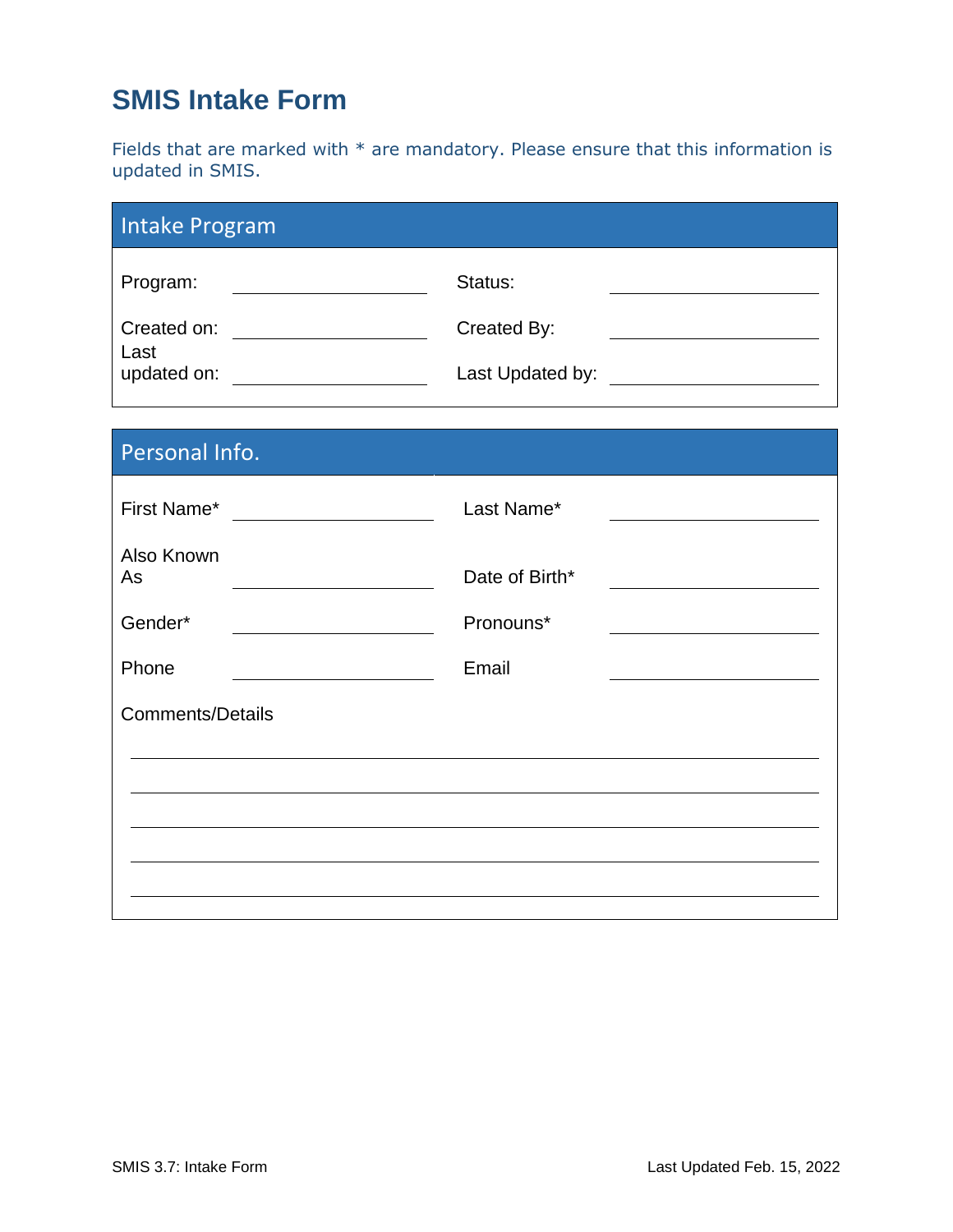| Family           |                   |               |            |                                   |                          |
|------------------|-------------------|---------------|------------|-----------------------------------|--------------------------|
| <b>Last Name</b> | <b>First Name</b> | <b>Gender</b> | <b>DOB</b> | <b>Also</b><br><b>Known</b><br>As | <b>Relationship</b>      |
|                  |                   |               |            |                                   | $\Box$ Dependant         |
|                  |                   |               |            |                                   | $\Box$ Spouse/Partner    |
|                  |                   |               |            |                                   | $\Box$ Dependant         |
|                  |                   |               |            |                                   | Spouse/Partner<br>$\Box$ |
|                  |                   |               |            |                                   | $\Box$ Dependant         |
|                  |                   |               |            |                                   | $\Box$ Spouse/Partner    |
|                  |                   |               |            |                                   | Dependant<br>$\Box$      |
|                  |                   |               |            |                                   | Spouse/Partner<br>$\Box$ |
|                  |                   |               |            |                                   | Dependant<br>$\Box$      |
|                  |                   |               |            |                                   | Spouse/Partner<br>$\Box$ |

| <b>Living Situation</b> |
|-------------------------|
|                         |

|  | We want to better understand why people are using our services. |
|--|-----------------------------------------------------------------|
|  |                                                                 |

| Length of<br>homelessness                |              | Not homeless               | $1 - 5$ years         |
|------------------------------------------|--------------|----------------------------|-----------------------|
| How long have                            |              | Less than a month          | $5 - 10$ years        |
| you been<br>experiencing                 |              | $1 - 6$ months             | Over 10 years         |
| homelessness?                            |              | 6 months $-1$ year         |                       |
| Sleeping<br>arrangements*                |              | <b>Abandoned Building</b>  | Family                |
| Where did you                            |              | Children's Aid             | <b>Friends</b>        |
| sleep last night?                        |              | Hospital                   | Housing               |
| Please note that<br>there are additional | $\mathsf{L}$ | Long Term Care<br>Facility | Jail                  |
| options on the next<br>page              |              | Shed / Garage              | Motel / Hotel         |
|                                          |              | Unknown                    | Nathan Philips Square |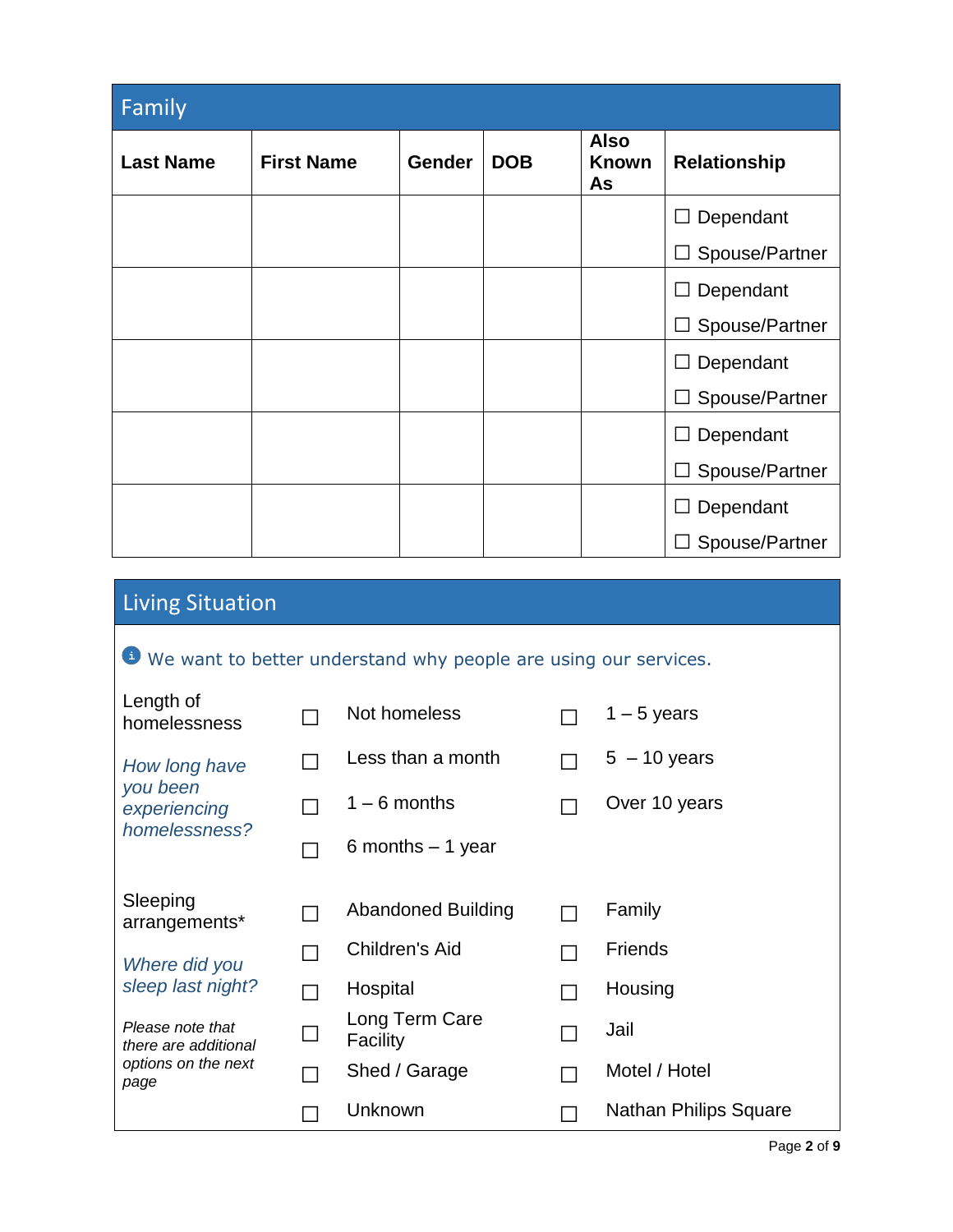|                                                      |                                        | Vehicle                                           |  | Park                                  |
|------------------------------------------------------|----------------------------------------|---------------------------------------------------|--|---------------------------------------|
|                                                      |                                        | <b>ARC Respite</b>                                |  | <b>Refused to Answer</b>              |
|                                                      |                                        | Bus Stop / Shelter                                |  | Encampment                            |
|                                                      |                                        | Bus / Airplane                                    |  | <b>Shelter</b>                        |
|                                                      |                                        | Detox / Treatment                                 |  | Sidewalk / Ground /<br>Grate          |
| Reason for<br>service*                               |                                        | Discharged from<br>Institution                    |  | Abuse                                 |
| Why do you need<br>to access shelter                 |                                        | Discharged from<br>another Shelter                |  | Decided to vacate<br>housing          |
| services?                                            |                                        | <b>Eviction due to Rental</b><br>Arrears          |  | Evicted by Family /<br><b>Friends</b> |
|                                                      |                                        | Foreclosure due to<br>Mortgage Payment<br>Arrears |  | <b>Evicted by Landlord</b>            |
|                                                      |                                        | Refugee                                           |  | Fire or other disaster                |
|                                                      |                                        | Relationship<br><b>Breakdown</b>                  |  | Flood                                 |
|                                                      |                                        | Relocating                                        |  | Gas leak                              |
|                                                      |                                        | Sponsorship<br><b>Breakdown</b>                   |  | <b>Stranded Visitor / Tourist</b>     |
| Have you lived<br>only in Toronto for<br>the last 12 |                                        | Yes                                               |  | No                                    |
| months?*                                             |                                        | (a) If 'No', where did you live                   |  | Elsewhere in Ontario                  |
| Have you lived<br>only in Toronto for                | right before coming to<br>Toronto?     |                                                   |  | Other Province /<br><b>Territory</b>  |
| the last 12<br>months?                               |                                        |                                                   |  | <b>Outside of Canada</b>              |
|                                                      | (b) *If 'Elsewhere in Ontario,' where? |                                                   |  |                                       |
|                                                      |                                        |                                                   |  |                                       |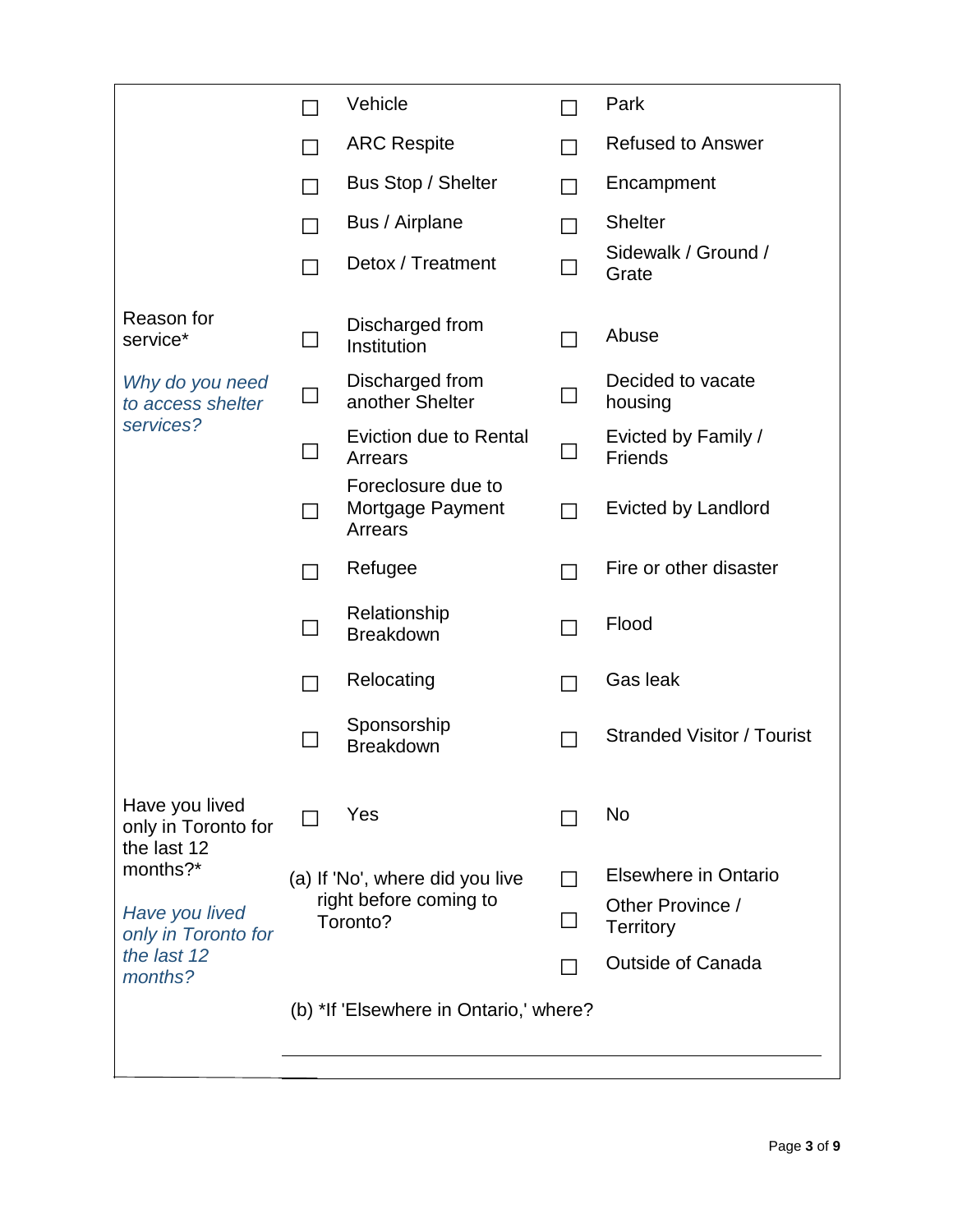|                  | (c) *Were you homeless in that location? |    |
|------------------|------------------------------------------|----|
|                  | Yes                                      | No |
| County of origin |                                          |    |

| <b>Client Details</b>                                                                                                                                                                                                                                                                                                                                                                                                                     |  |  |  |  |  |
|-------------------------------------------------------------------------------------------------------------------------------------------------------------------------------------------------------------------------------------------------------------------------------------------------------------------------------------------------------------------------------------------------------------------------------------------|--|--|--|--|--|
| Now I'm going to ask you a few questions about your background. We<br>ask everyone these questions to understand how people's experience with our<br>services may be impacted by gender, Indigenous identity, race, and other factors,<br>and so we can figure out how we can serve you better. You can choose whether<br>or not to answer these questions. Regardless of what you choose, you will still<br>have access to our services. |  |  |  |  |  |
| In Canada, the term "Indigenous" includes First Nations, Inuit, or Métis. Do you<br>identify with any of these three groups?*                                                                                                                                                                                                                                                                                                             |  |  |  |  |  |
| <b>No</b><br><b>Métis</b>                                                                                                                                                                                                                                                                                                                                                                                                                 |  |  |  |  |  |
| First Nations (status, non-status,<br>Prefer not to answer<br>treaty, non-treaty)                                                                                                                                                                                                                                                                                                                                                         |  |  |  |  |  |
| Inuit                                                                                                                                                                                                                                                                                                                                                                                                                                     |  |  |  |  |  |
| People often describe themselves by their race or racial background. For example,<br>some people consider themselves "Black", "White" or "East Asian". Which race<br>category best describes you?*                                                                                                                                                                                                                                        |  |  |  |  |  |
| Arab, Middle Eastern or West Asian (examples: Afghan, Armenian, Iranian,<br>$\sqcup$<br>Lebanese, Persian, Turkish)                                                                                                                                                                                                                                                                                                                       |  |  |  |  |  |
| Black (examples: African, African-Canadian, Afro-Caribbean)<br>$\Box$                                                                                                                                                                                                                                                                                                                                                                     |  |  |  |  |  |
| East Asian (examples: Chinese, Japanese, Korean)<br>П                                                                                                                                                                                                                                                                                                                                                                                     |  |  |  |  |  |
| First Nations (status, non-status, treaty or non-treaty), Inuit or Métis<br>П                                                                                                                                                                                                                                                                                                                                                             |  |  |  |  |  |
| Latin American (examples: Brazilian, Colombian, Cuban, Mexican, Peruvian)                                                                                                                                                                                                                                                                                                                                                                 |  |  |  |  |  |
| South Asian or Indo-Caribbean (examples: Indian, Indo-Guyanese, Indo-<br>Trinidadian, Pakistani, Sri Lankan)                                                                                                                                                                                                                                                                                                                              |  |  |  |  |  |
| Southeast Asian (examples: Filipino, Malaysian, Singaporean, Thai,<br>Vietnamese)                                                                                                                                                                                                                                                                                                                                                         |  |  |  |  |  |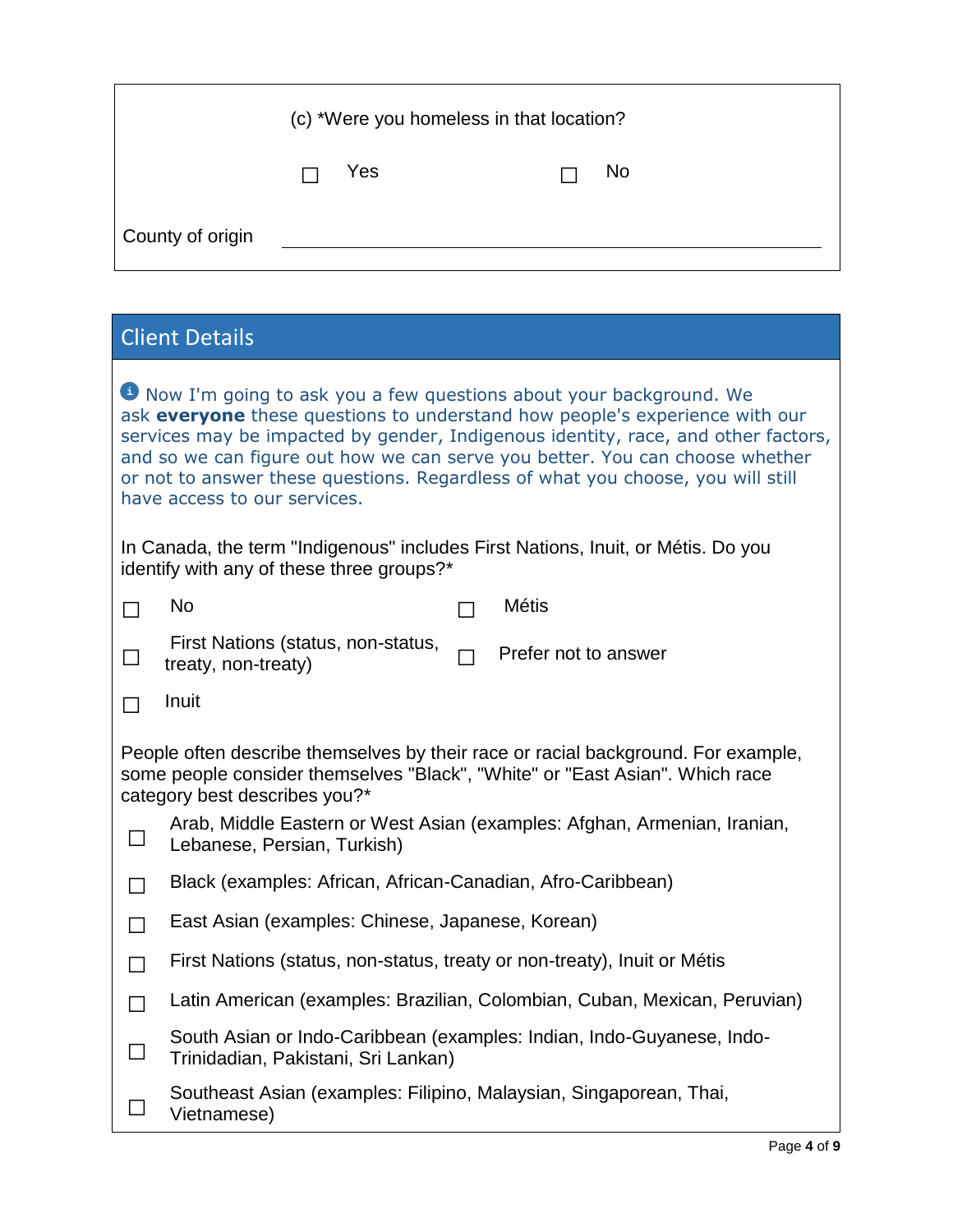| White (examples: English, Greek, Italian, Portuguese, Russian, Slovakian) |
|---------------------------------------------------------------------------|
| More than one race category or<br>mixed race, please describe             |
| Not listed, please describe                                               |
| Prefer not to answer                                                      |
| Have you ever served in the Canadian military or RCMP?*                   |
| <b>No</b>                                                                 |
| Canadian Military (Navy, Army or Air Force)                               |
| <b>RCMP</b>                                                               |
| Both Canadian Military and RCMP                                           |
| Military outside of Canada                                                |
| Prefer not to answer                                                      |
| Unknown                                                                   |
| Are you applying for refugee status in Canada?*                           |
| No                                                                        |
| Refugee claimant: Has not yet made a claim                                |
| Refugee claimant: Claim is in progress                                    |
| Refugee: Claim has been approved                                          |
| Other, please describe                                                    |
| Prefer not to answer                                                      |
| Unknown                                                                   |
|                                                                           |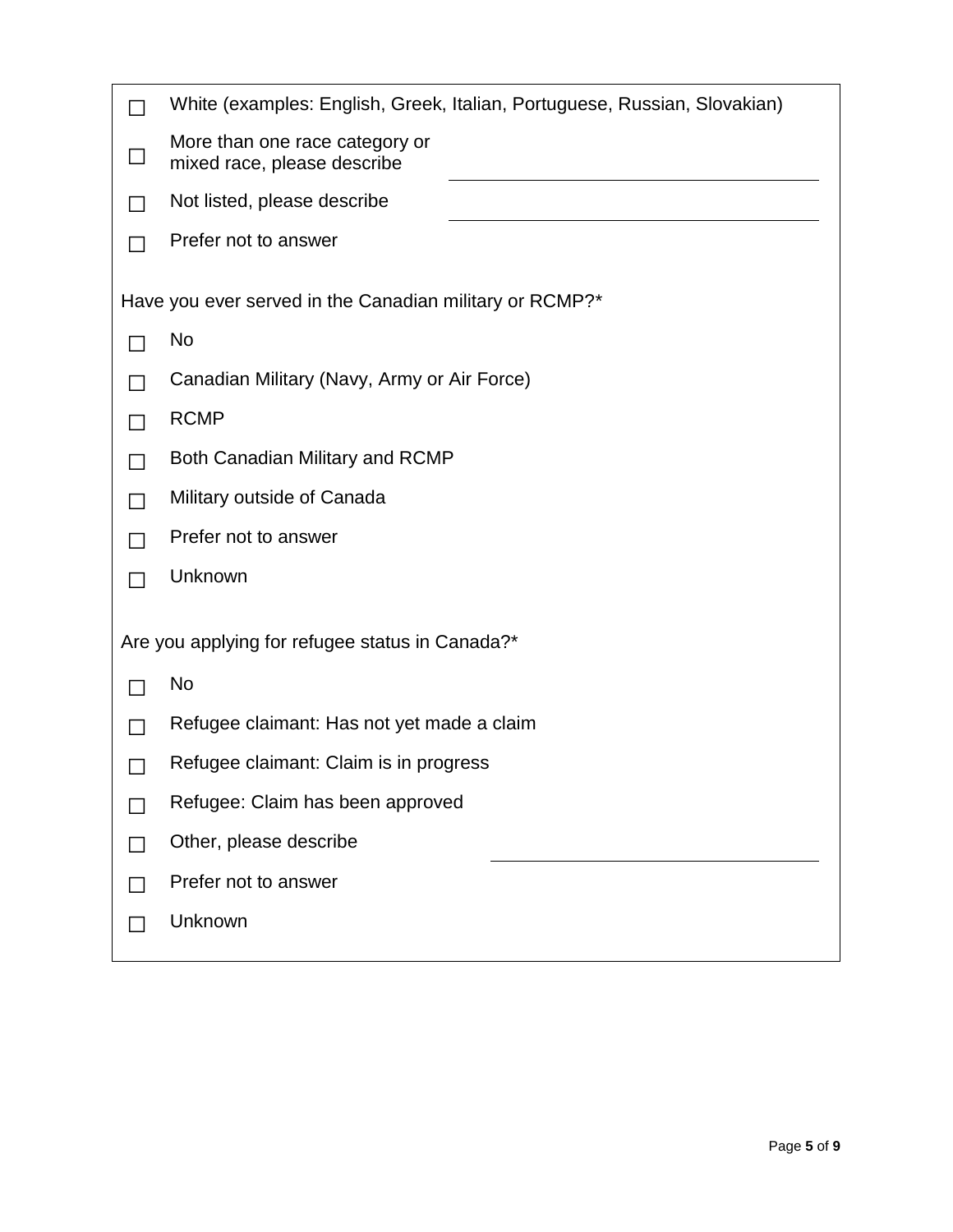## **Getting to know your needs**

**Please see the Supports Assessment Guide on how to ask these questions. If** you are not able to complete this section with a client at the point of intake, please complete it within 36 hours of intake.

#### Support Needs

I'm going to ask about support needs you may have. **If you do not feel comfortable answering a question, you can just say "pass" or ask to skip the question.**

This information will help us to support you while you are using our services. It will also help us assist you to find housing that meets your needs. I am going to go through a quick checklist now, and when you meet with the caseworker / counsellor / housing worker later on, they will ask you some follow-up questions and help you access services.

| <b>Health &amp; Wellness</b>                              |   | <b>Accessibility</b>                 |                | <b>Other Supports</b>                                    |
|-----------------------------------------------------------|---|--------------------------------------|----------------|----------------------------------------------------------|
| Allergies or dietary<br>restrictions                      | ┑ | Cannot use stairs                    |                | Pet owner                                                |
| Harm reduction /<br>substance use<br>supports             |   | Limited mobility                     |                | Legal                                                    |
| <b>Medication support</b>                                 |   | Wheelchair<br>accessibility          |                | Immigration                                              |
| Pregnancy support                                         |   | Vision/Hearing/<br>Speech            |                | Religious / cultural<br>supports                         |
| <b>Mental health</b><br>support                           |   | English translator                   | $\blacksquare$ | Safety concerns (at<br>risk of violence or<br>self-harm) |
| <b>Physical health</b><br>support                         |   | Reading /<br>completing<br>paperwork | $\Box$         | <b>Intimate Partner</b><br>Violence (IPV)<br>supports    |
| Support for daily<br>activities (e.g.<br>bathing, eating) |   | Other accessibility<br>supports      |                | Supports for<br>survivors of human<br>trafficking        |
| Other health support                                      |   |                                      | $\mathsf{L}$   | Other urgent support<br>needs                            |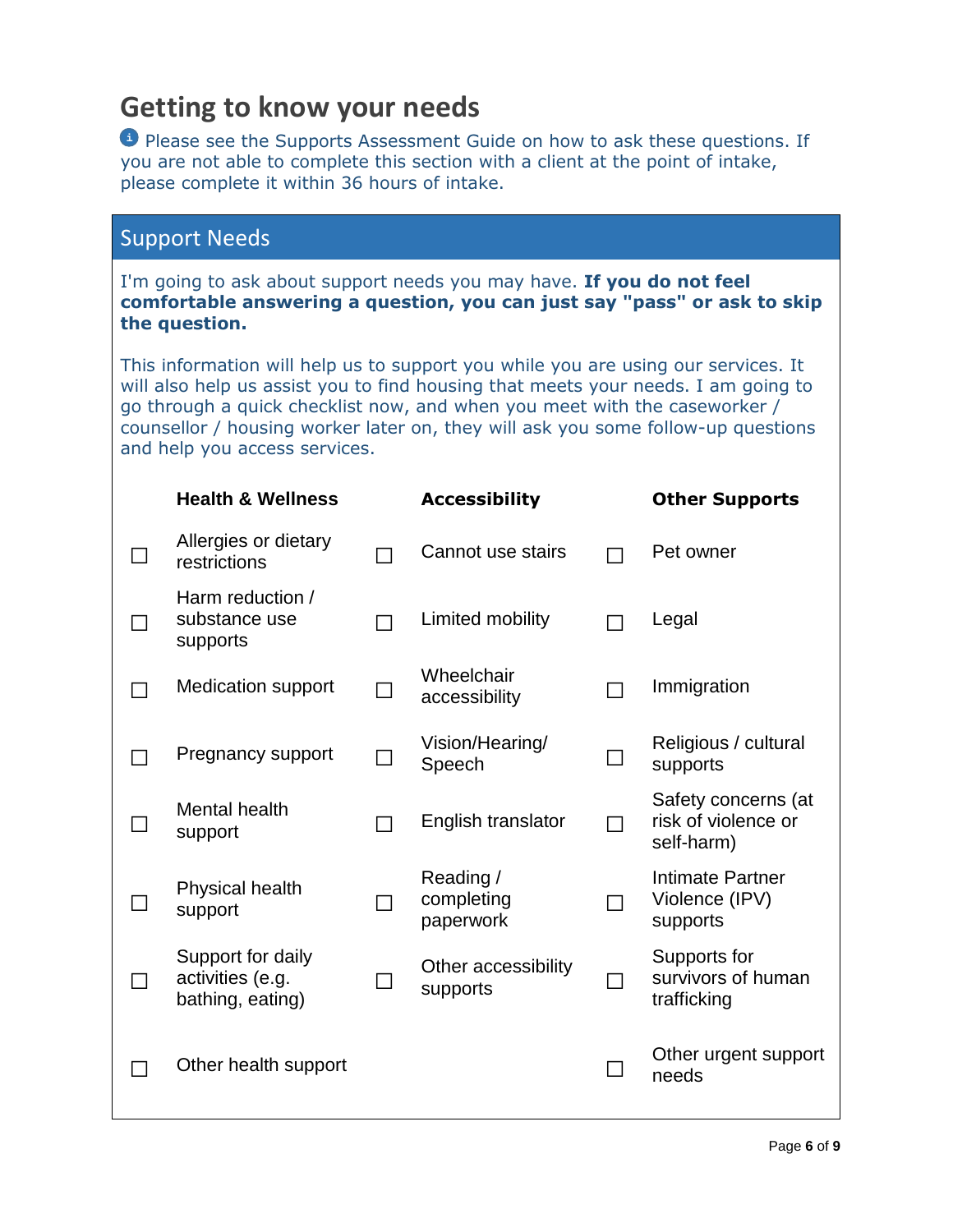|               | Supports comments/details (0/4000 characters)                                                                                                                                                                                                                                                                                                                                                                                                                                                                                                                       |
|---------------|---------------------------------------------------------------------------------------------------------------------------------------------------------------------------------------------------------------------------------------------------------------------------------------------------------------------------------------------------------------------------------------------------------------------------------------------------------------------------------------------------------------------------------------------------------------------|
|               | <b>Triage: Recommended level of supports</b>                                                                                                                                                                                                                                                                                                                                                                                                                                                                                                                        |
| Low           | Client has few support needs and does not require much<br>assistance to find or maintain housing.<br>Client able self-manage any mental health, physical health, or<br>$\bullet$<br>substance use issue                                                                                                                                                                                                                                                                                                                                                             |
| <b>Medium</b> | The client needs some assistance from staff to find housing<br>$\bullet$<br>and connect with supports.<br>The client may have challenges with mental health, physical<br>$\bullet$<br>health, substance use, or other challenges that may impact<br>their ability to access services and find and maintain housing<br>on their own.<br>The client may require some staff assistance with reading,<br>$\bullet$<br>doing paperwork, communicating, or translation.                                                                                                   |
| <b>High</b>   | The client needs intensive assistance from staff to find and<br>maintain housing and connect with supports.<br>"Mental health" and/or "substance use" is checked off, with<br>one or more additional items checked off that seem likely to<br>impact the client's ability to access services, and find housing<br>and maintain housing on their own. The client may need<br>assistance with daily activities.<br>Once housed, the client will likely need a higher level of case<br>management follow-up supports, or they may require ongoing<br>on-site supports. |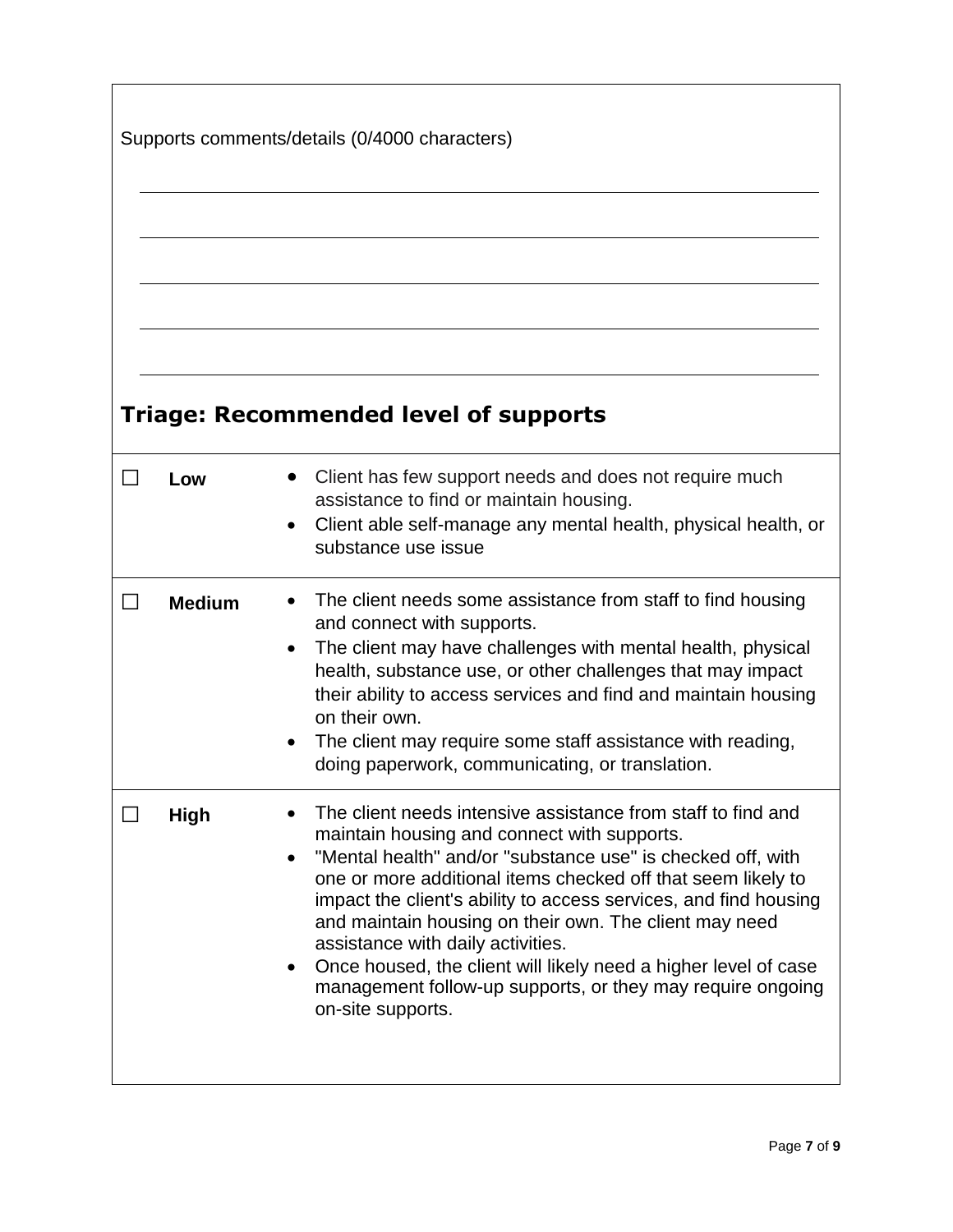|  |  |  | Please provide the rationale for your decision about the client's level of support needs |
|--|--|--|------------------------------------------------------------------------------------------|
|  |  |  |                                                                                          |

# Housing Essentials

| What are your sources of income right now?* (Select all that apply) |  |  |
|---------------------------------------------------------------------|--|--|
|                                                                     |  |  |

| Assets                                       |  | No income declared                                    |
|----------------------------------------------|--|-------------------------------------------------------|
| Canada Pension Plan (CPP)                    |  | <b>Ontario Disability Support</b><br>Program (ODSP)   |
| <b>CPP-Disability</b>                        |  | Old Age Security (OAS)                                |
| Child support                                |  | Ontario Student Assistance<br>Program (OSAP)          |
| <b>Child Tax Benefit</b>                     |  | Ontario Works (OW)                                    |
| Continued Care and Support for<br>Youth      |  | <b>Personal Needs Allowance</b><br>(PNA)              |
| Employment                                   |  | Savings                                               |
| Employment Insurance (EI)                    |  | <b>Workplace Safety and</b><br>Insurance Board (WSIB) |
| <b>Guaranteed Income Supplement</b><br>(GIS) |  |                                                       |
| Other, please specify                        |  |                                                       |
|                                              |  |                                                       |
|                                              |  |                                                       |
|                                              |  |                                                       |
|                                              |  |                                                       |